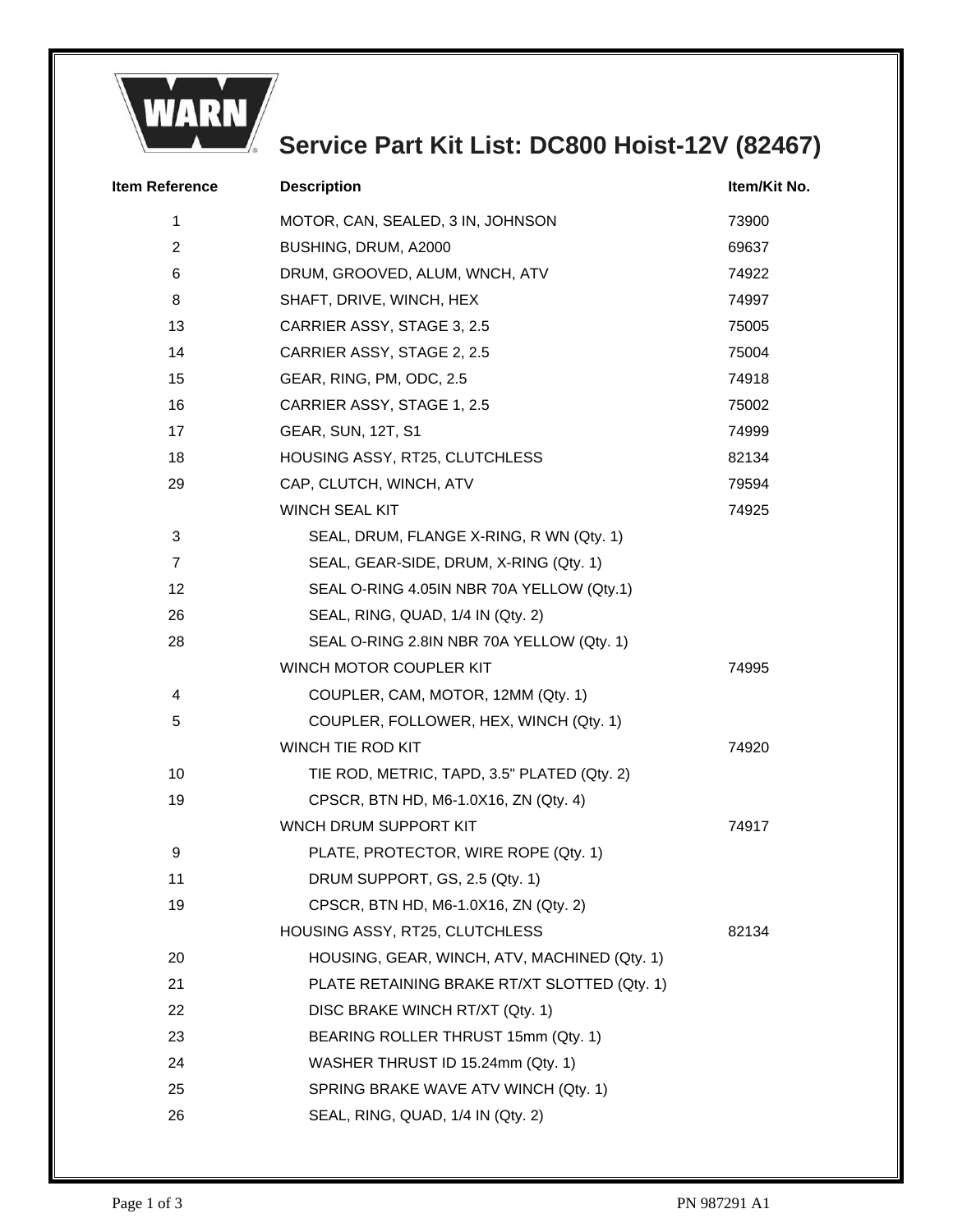| ltem Reference | <b>Description</b>                              | Item/Kit No. |
|----------------|-------------------------------------------------|--------------|
| 27             | PIN, CLUTCH, SBC, WINCH (Qty. 2)                |              |
| 28             | SEAL O-RING 2.8IN NBR 70A YELLOW (Qty. 1)       |              |
| 29             | CAP, CLUTCH, WINCH, ATV (Qty. 1)                |              |
| 30             | CPSCR, 6 X 3/8, PLASTITE, BTN HD, TORX (Qty. 6) |              |
| 31             | COVER END CLUTCH BLOCKED (Qty. 1)               |              |
| 32             | (VIMS) RING, RETAINING, INVERTED (Qty. 1)       |              |
| 35             | ROLLER CLUTCH ASSY WINCH RT/XT (Qty.1)          |              |
|                | <b>BRAKE KIT WINCH RT/XT</b>                    | 74923        |
| 21             | PLATE RETAINING BRAKE RT/XT SLOTTED (Qty. 1)    |              |
| 22             | DISC BRAKE WINCH RT/XT (Qty. 1)                 |              |
| 23             | BEARING ROLLER THRUST 15mm (Qty. 1)             |              |
| 24             | WASHER THRUST ID 15.24mm (Qty. 1)               |              |
| 25             | SPRING BRAKE WAVE ATV WINCH (Qty. 1)            |              |
| 28             | SEAL O-RING 2.8IN NBR 70A YELLOW (Qty. 1)       |              |
|                | WINCH CLUTCH GROUP KIT                          | 74926        |
| 27             | PIN, CLUTCH, SBC, WINCH (Qty. 2)                |              |
| 33             | PLATE MTG RT30 INDUST (Qty. 1)                  | 81879        |
| 34             | CPSCR_FLT HX HD_M8-1.25 X20MMZINC (Qty. 4)      | 75599        |
|                | LABEL DC800                                     | 82477        |
|                | LABEL WARNING MOTOR DC800                       | 82479        |